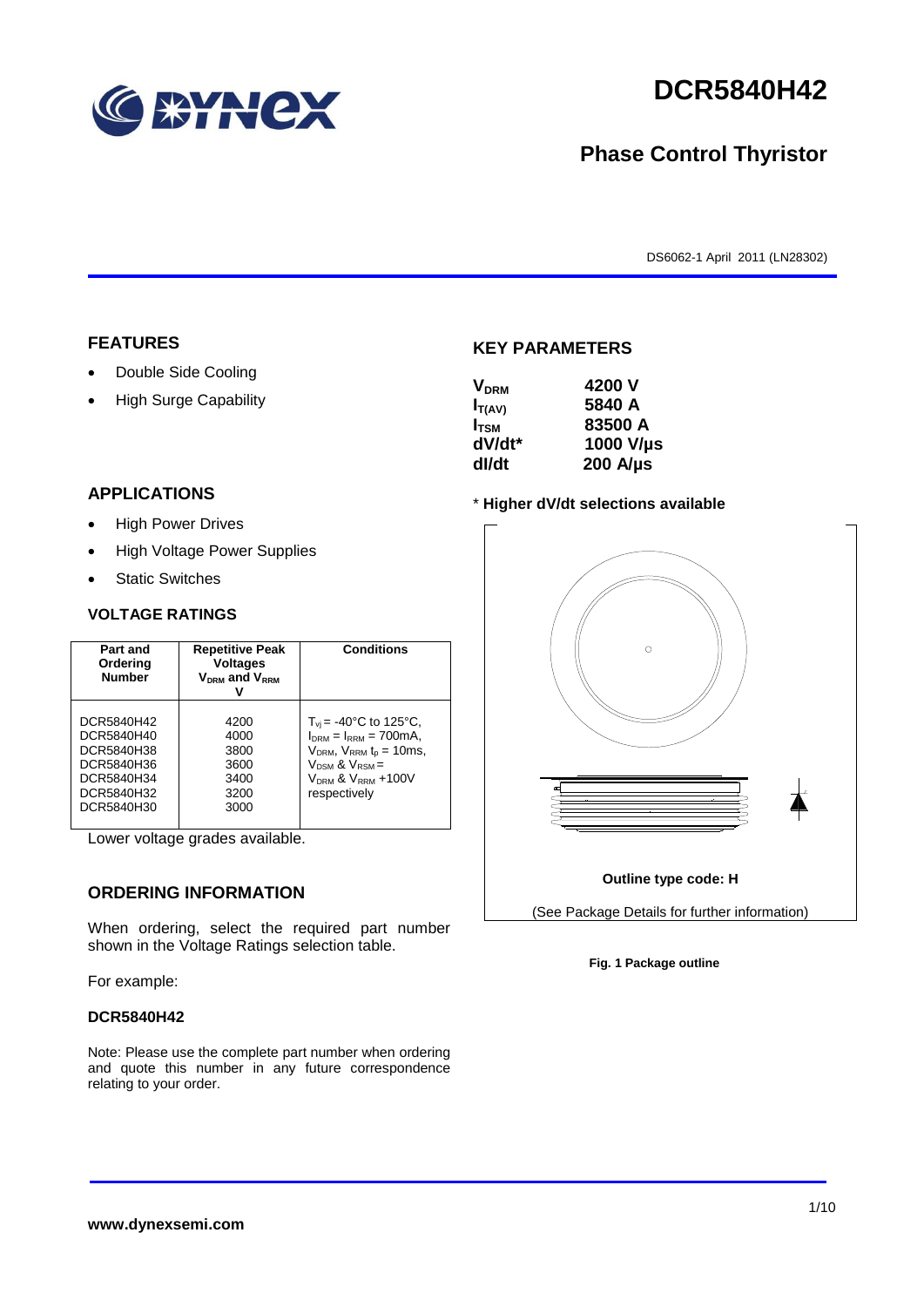

### **CURRENT RATINGS**

**Tcase = 60°C unless stated otherwise**

| Symbol       | <b>Parameter</b>                     | <b>Test Conditions</b>   | Max. | <b>Units</b> |  |  |
|--------------|--------------------------------------|--------------------------|------|--------------|--|--|
|              | Double Side Cooled                   |                          |      |              |  |  |
| $I_{T(AV)}$  | Mean on-state current                | Half wave resistive load | 5840 | A            |  |  |
| $I_{T(RMS)}$ | RMS value                            | $\overline{\phantom{a}}$ | 9170 | Α            |  |  |
| Iт           | Continuous (direct) on-state current | $\overline{\phantom{a}}$ | 8260 | Α            |  |  |

### **SURGE RATINGS**

| Symbol       | <b>Parameter</b>                        | <b>Test Conditions</b>                           | Max.  | <b>Units</b>      |
|--------------|-----------------------------------------|--------------------------------------------------|-------|-------------------|
| <b>I</b> TSM | Surge (non-repetitive) on-state current | 10ms half sine, $T_{\text{case}} = 125^{\circ}C$ | 83.5  | kA                |
| $l^2t$       | $I2t$ for fusing                        | $V_R = 0$                                        | 34.86 | MA <sup>2</sup> s |

### **THERMAL AND MECHANICAL RATINGS**

| Symbol           | <b>Parameter</b>                      | <b>Test Conditions</b>    |    | Min.  | Max.   | <b>Units</b> |
|------------------|---------------------------------------|---------------------------|----|-------|--------|--------------|
| $R_{th(i-c)}$    | Thermal resistance – junction to case | Double side cooled        | DC |       | 0.004  | °C/W         |
| $R_{th(c-h)}$    | Thermal resistance – case to heatsink | Double side cooled        | DC |       | 0.0008 | °C/W         |
| $T_{\nu j}$      | Virtual junction temperature          | <b>Blocking VDRM/VRRM</b> |    | $-40$ | 125    | °C           |
| $T_{\text{stg}}$ | Storage temperature range             |                           |    | $-40$ | 140    | °C           |
| $F_m$            | Clamping force                        |                           |    | 110   | 130    | kN           |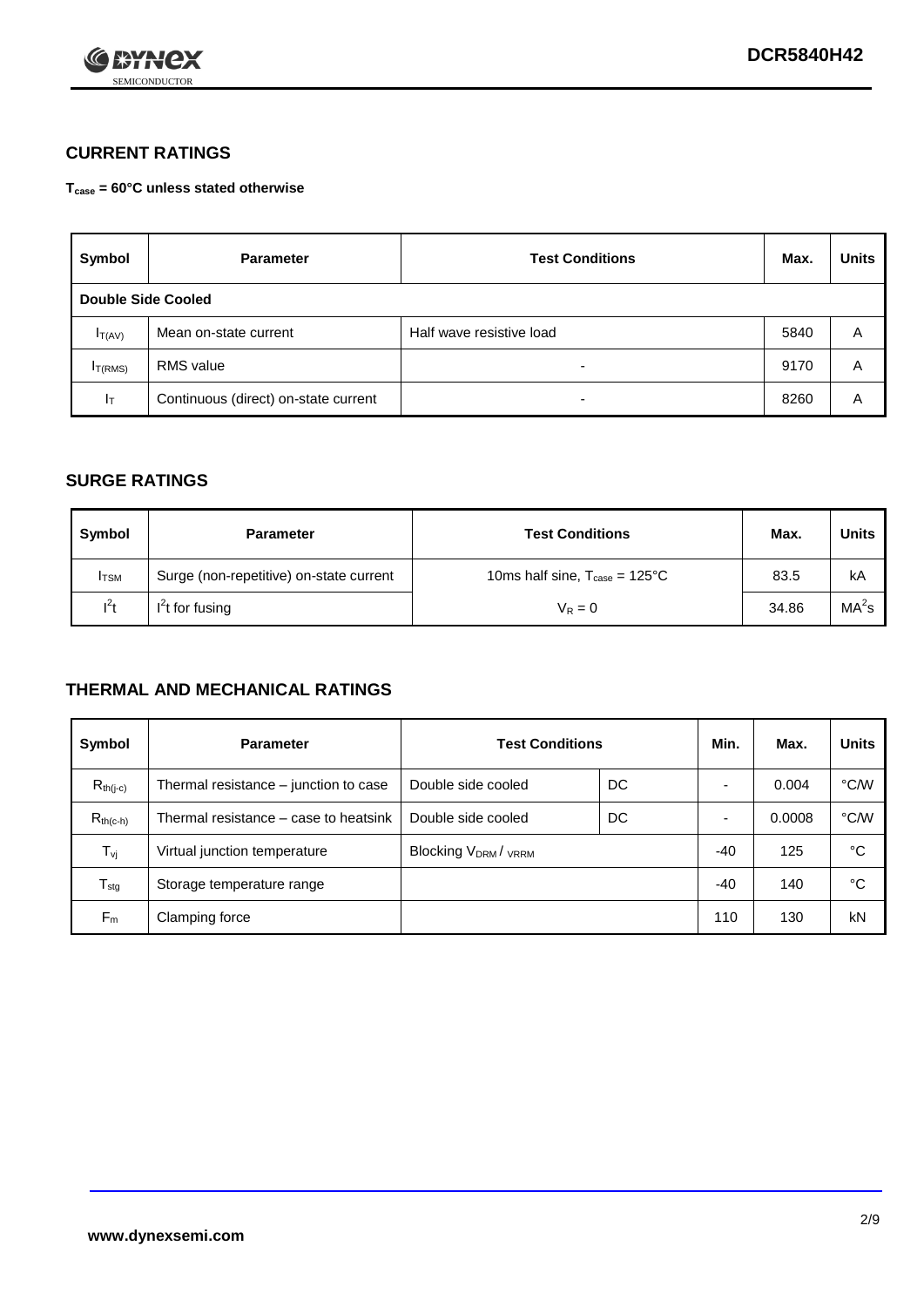

# **DYNAMIC CHARACTERISTICS**

| <b>Symbol</b>     | <b>Parameter</b>                              | <b>Test Conditions</b>                                                 |                 | Min.                     | Max.                     | <b>Units</b> |
|-------------------|-----------------------------------------------|------------------------------------------------------------------------|-----------------|--------------------------|--------------------------|--------------|
| <b>IRRM</b> /IDRM | Peak reverse and off-state current            | At $V_{RRM}/V_{DRM}$ , $T_{case} = 125^{\circ}C$                       |                 | $\blacksquare$           | 700                      | mA           |
| dV/dt             | Max. linear rate of rise of off-state voltage | To 67% $V_{DRM}$ , T <sub>i</sub> = 125°C, gate open                   |                 | 1000                     | $\overline{\phantom{a}}$ | $V/\mu s$    |
| dl/dt             | Rate of rise of on-state current              | From 67% $V_{DRM}$ to 5000A                                            | Repetitive 50Hz | $\overline{\phantom{a}}$ | 200                      | $A/\mu s$    |
|                   |                                               | Gate source 30V, 10Ω,                                                  | Non-repetitive  | ٠                        | 1000                     | $A/\mu s$    |
|                   |                                               | $t_r$ < 0.5µs, $T_i$ = 125°C                                           |                 |                          |                          |              |
| $V_T$             | On-state voltage                              | $I_T = 6000A$ , $T_{case} = 125^{\circ}C$                              |                 |                          | 1.58                     | $\vee$       |
| $V_{T(TO)}$       | Threshold voltage                             | $T_{\text{case}} = 125^{\circ}C$                                       |                 | ٠                        | 0.98                     | $\vee$       |
| $r_{\text{T}}$    | On-state slope resistance                     | $T_{\text{case}} = 125^{\circ}C$                                       |                 | $\overline{\phantom{a}}$ | 0.10                     | $m\Omega$    |
| $t_{\rm gd}$      | Delay time                                    | $V_D = 67\%$ V <sub>DRM</sub> , gate source 30V, 10 $\Omega$           |                 | ٠                        | 3.0                      | μs           |
|                   |                                               | $t_r = 0.5 \mu s$ , T <sub>i</sub> = 25°C                              |                 |                          |                          |              |
| $t_{q}$           | Turn-off time                                 | $T_i$ = 125°C, $V_R$ = 100V, dl/dt = 1.5A/µs,                          |                 | ä,                       | 800                      | μs           |
|                   |                                               | $dV_{DR}/dt = 20V/\mu s$ linear to 67% $V_{DRM}$                       |                 |                          |                          |              |
| $Q_{\rm S}$       | Stored charge                                 | $I_T = 2000A$ , tp = 1000us, $T_i = 125$ °C,<br>$dl/dt = 1.5A/\mu s$ , |                 |                          | 5500                     | $\mu$ C      |
| IL.               | Latching current                              | $T_i = 25^{\circ}C,$                                                   |                 | $\blacksquare$           | $\mathbf{1}$             | Α            |
| Iн                | Holding current                               | $T_i = 25^{\circ}C,$                                                   |                 |                          | 200                      | mA           |

### **GATE TRIGGER CHARACTERISTICS AND RATINGS**

| Symbol          | <b>Parameter</b>         | <b>Test Conditions</b>                       | Max. | Units |
|-----------------|--------------------------|----------------------------------------------|------|-------|
| V <sub>GT</sub> | Gate trigger voltage     | $V_{DRM}$ = 5V, $T_{case}$ = 25°C            | 2.6  | V     |
| $V_{GD}$        | Gate non-trigger voltage | At 40% $V_{DRM}$ , $T_{case}$ = 125°C        | TBD  | V     |
| Iст             | Gate trigger current     | $V_{DRM}$ = 5V, $T_{case}$ = 25°C            | 400  | mA    |
| <b>I</b> GD     | Gate non-trigger current | At 40% $V_{DRM}$ , $T_{case} = 125^{\circ}C$ | TBD  | mA    |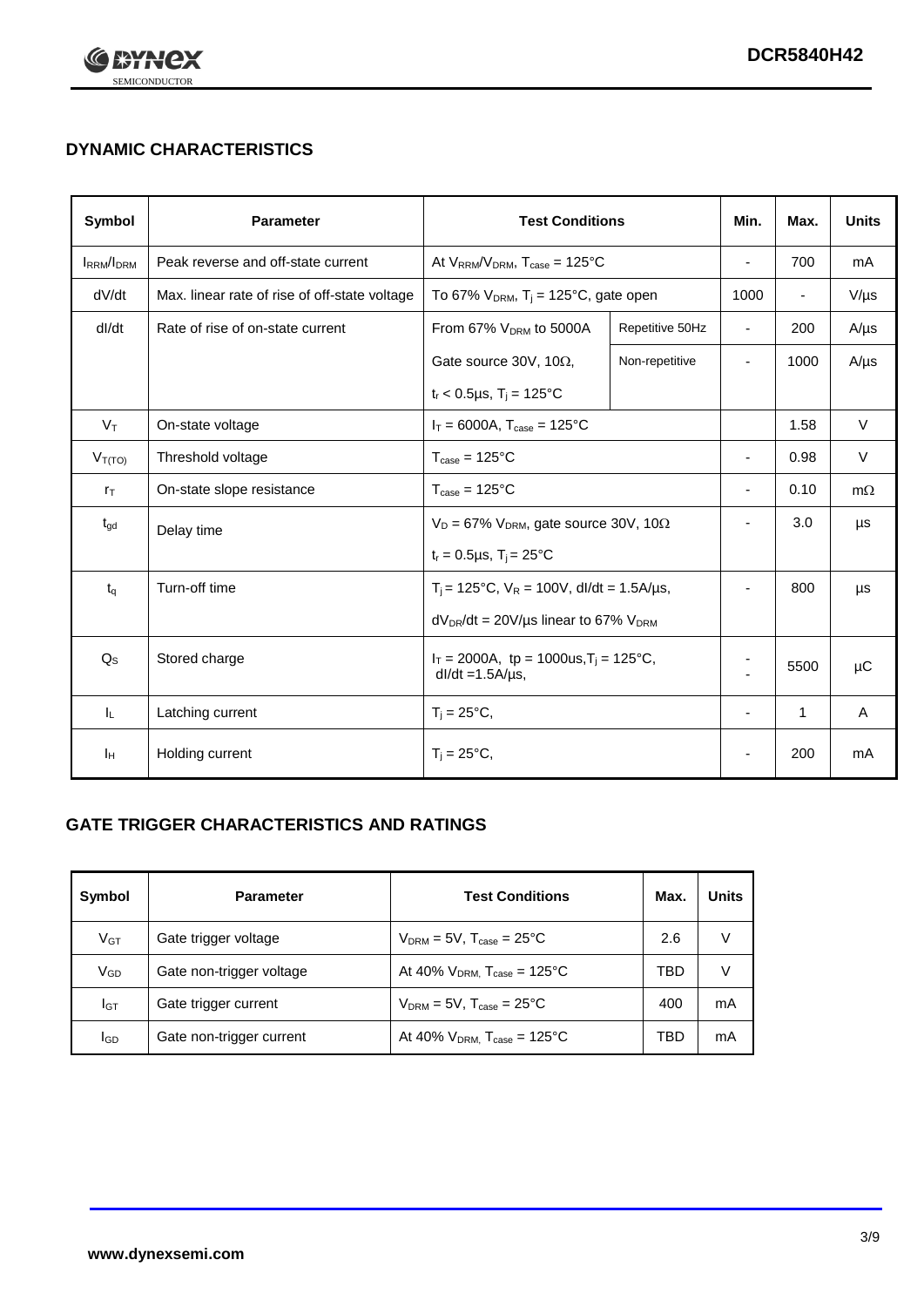

## **CURVES**



**Fig.2 Maximum &minimum on-state characteristics**



**Fig.3 Maximum (limit) transient thermal impedance – junction to case (°C/W)**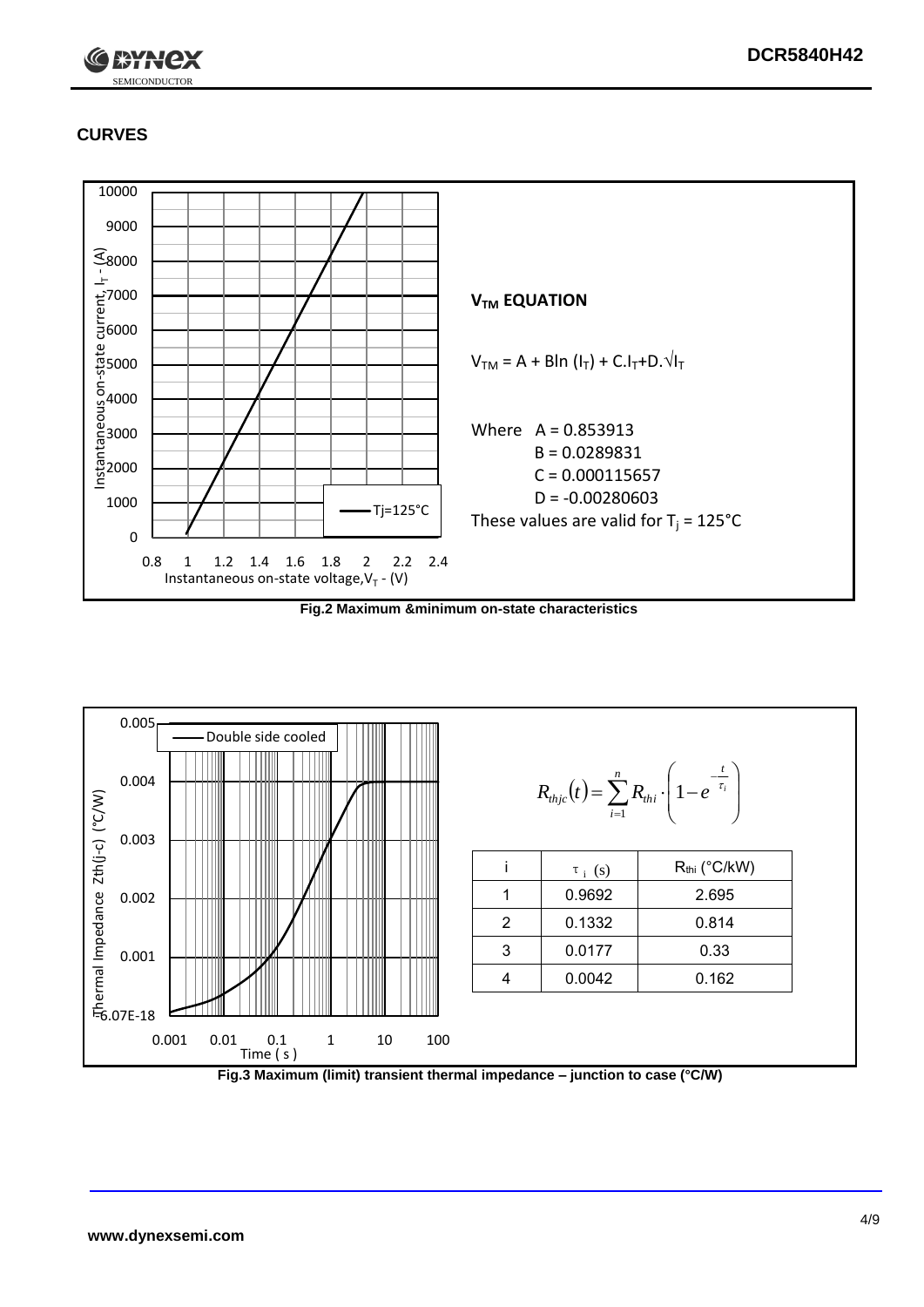





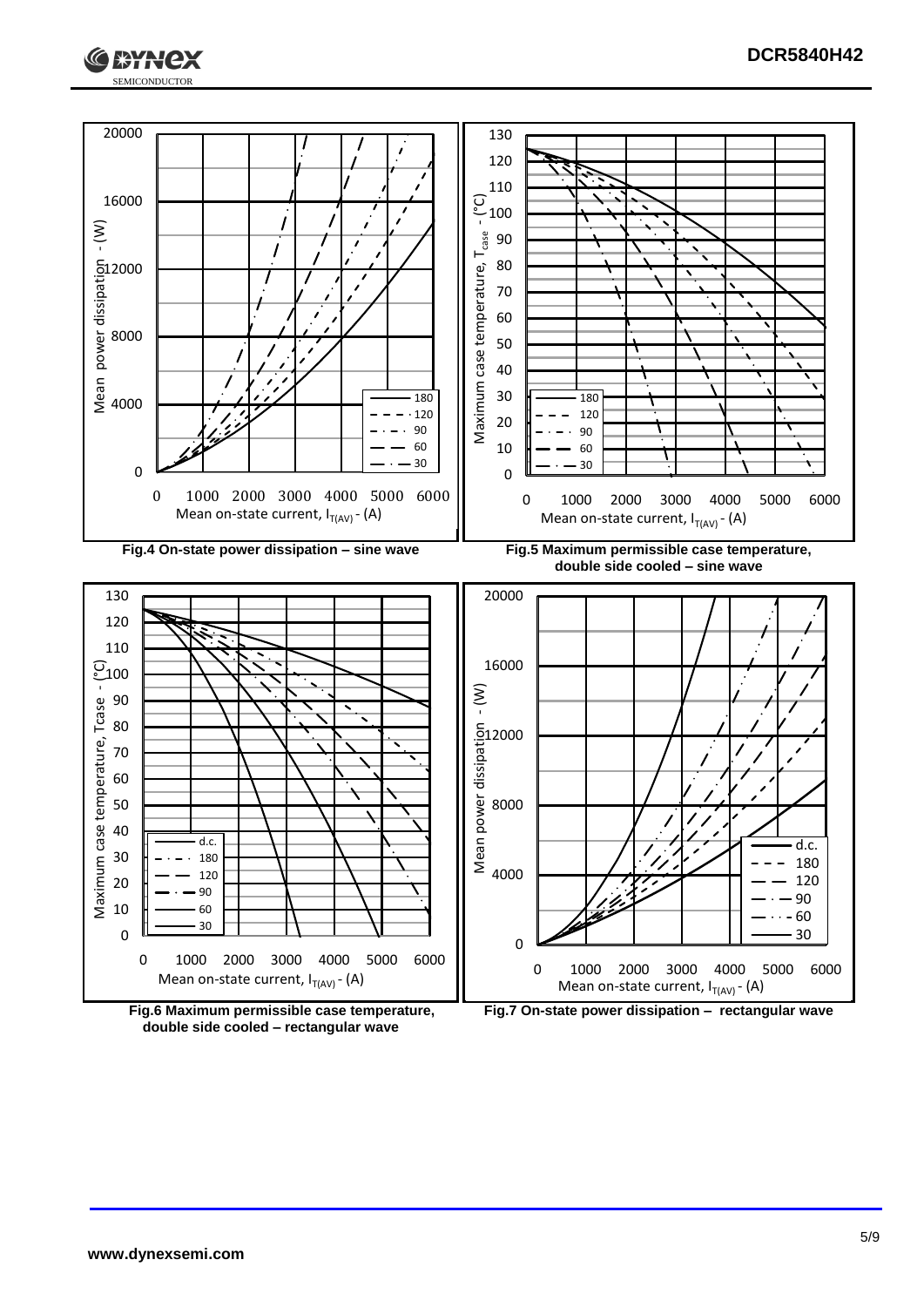





**Fig.10 Gate characteristics**

G

**I \*HNCX**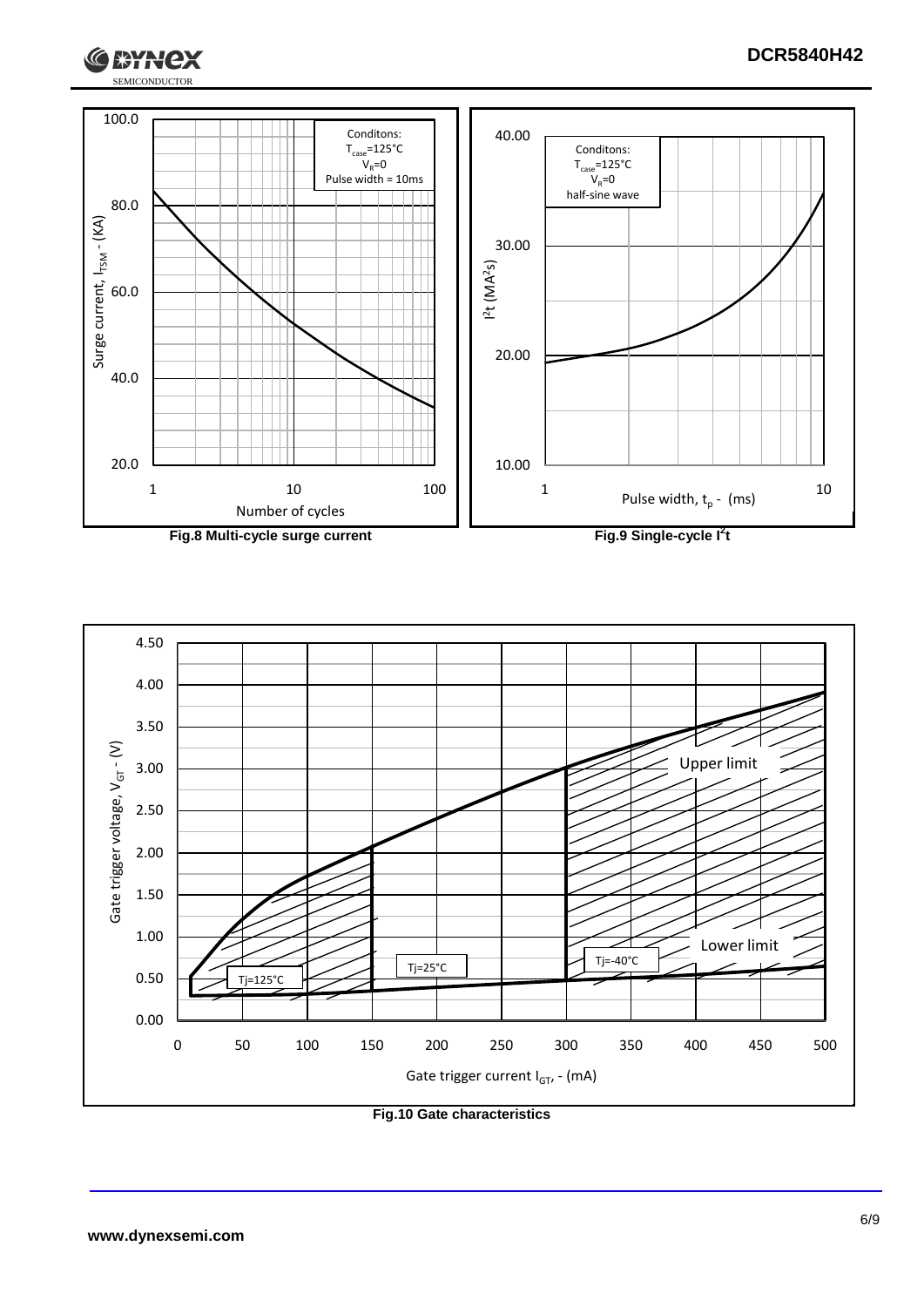



**Fig.11 Gate characteristics**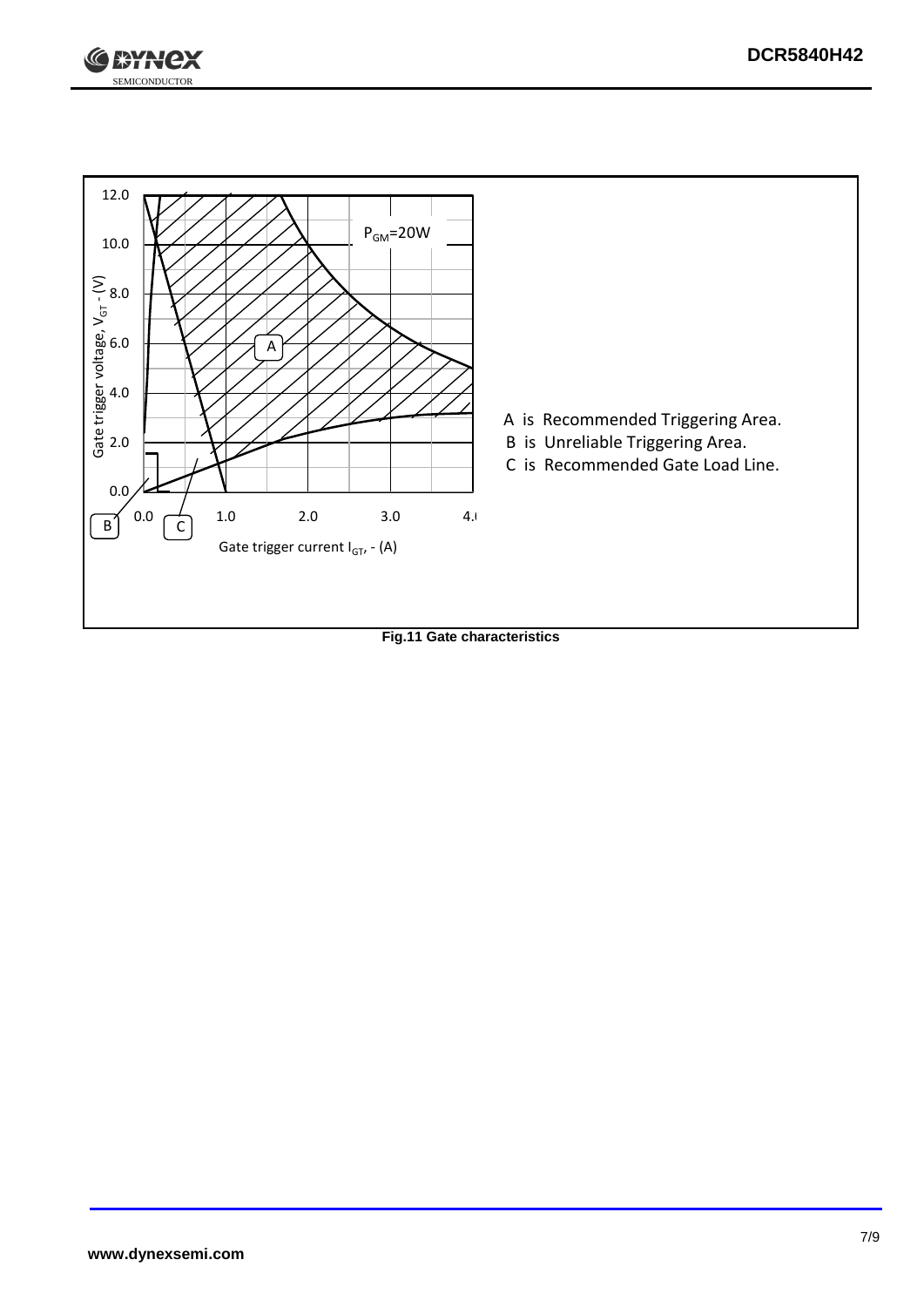

## **PACKAGE DETAILS**

For further package information, please contact Customer Services. All dimensions in mm, unless stated otherwise. DO NOT SCALE.



**Fig.12 Package outline**